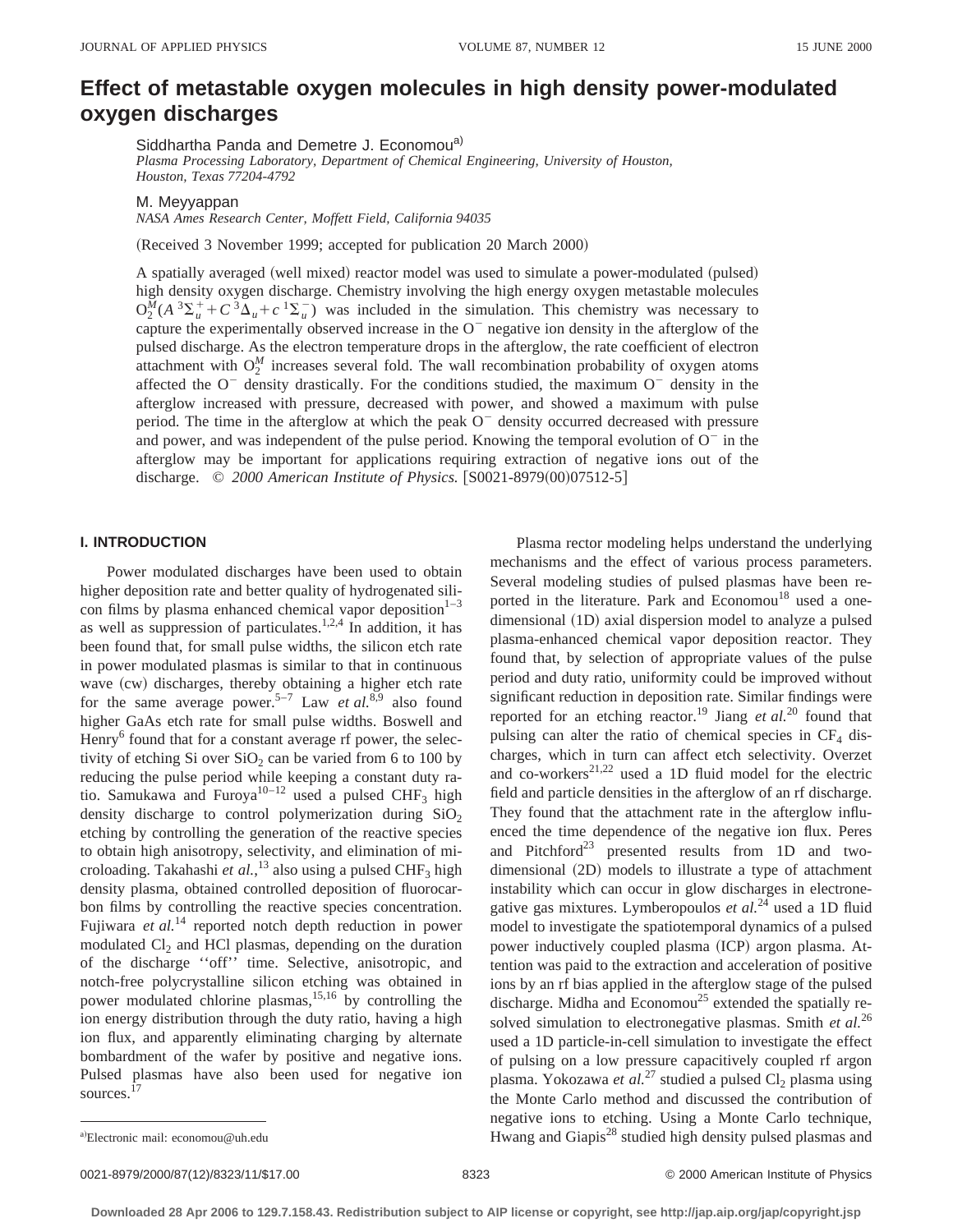suggested a mechanism for pattern dependent charging, based on the low energy part of the energy distribution of positive ions. Spatially averaged models have been used to study cw discharges in oxygen<sup>29</sup> and chlorine<sup>30</sup> and pulsed discharges in chlorine,  $3^{1,32}$  argon,  $3^{3}$  and  $SF_6^{34}$  gases. Oxygen plasmas are used in the microelectronics industry for etching of photoresist $35$  and other polymers, for plasma oxidation and cleaning.36

In this work, a spatially averaged (well mixed) model of a high density power modulated (pulsed) oxygen discharge was developed. Special attention was paid to the effect of high energy metastable oxygen molecules on the discharge characteristics, especially the negative ion density. This study was motivated by the experimental findings of Hayashi and Kadota $37$  who observed a large increase in the negative oxygen ion  $(O^-)$  density in the afterglow of a pulsed oxygen discharge. Their experimental data could be explained by including dissociative attachment of electrons to high energy metastable oxygen molecules  $O_2^M(A^3\Sigma_u^+ + C^3\Delta_u + c^1\Sigma_u^-)$ . Our simulation results, which include new chemistry to account for such metastable molecules, are consistent with their experimental findings. The increase in  $O^-$  in the afterglow cannot be captured using the traditional oxygen chemistry employed so far in the literature. The new chemistry is useful for optimizing the  $O^-$  concentration and flux in pulsed oxygen discharges and for basic oxygen plasma kinetic studies.<sup>38</sup>

# **II. MODEL**

The model provides for the analysis of a generic ''high density" plasma reactor. Spatially averaged (well mixed) models provide the average species concentration and cannot provide information on the spatial profiles and process uniformity as would multidimensional models. The advantage of spatially averaged models is that they are solved with minimum computational resources. They provide a quicker path to studying the effect of process variables (power, pressure etc.), and complicated chemistry can be included.<sup>39</sup> Insight from spatially averaged models can be used in developing more rigorous multidimensional models. The plasma chamber considered here is a cylinder of radius *R* and length *L*. Details of the model are given in the SAMPR Manual.<sup>40</sup>

## **A. Species mass conservation**

The mass balance for the ionic and neutral species is written as

$$
\rho V \frac{dy_i}{dt} = \dot{m}(y_{i,in} - y_i) + VM_i \sum_j R_{ij} + AM_i \sum_k S_{ik}, \quad i = 1, I,
$$
\n(1)

where *I* is the total number of ionic and neutral species.  $\rho$  is the mass density of the mixture,  $y_i$  is the mass fraction of species  $i$  (with the subscript in referring to the inlet conditions),  $\dot{m}$  is the total mass flow rate,  $M_i$  is the molecular mass of species *i*, *V* is the reactor volume, and *A* is the surface area.  $R_{ij}$  is the molar homogeneous reaction of species *i* in reaction *j* and  $S_{ik}$  is the molar heterogeneous reaction of species *i* in reaction *k*. The three terms on the right hand side  $(rhs)$  of Eq.  $(1)$  represent change due to flow, volume, and surface reactions, respectively. The homogeneous reaction rate  $R_{ij}$  is written as

$$
R_{ij} = (\nu_{ij}'' - \nu_{ij}') \left[ k_{fj} \prod_{i=1}^{i=I} (\rho y_i / M_i)^{\nu_{ij}'} - k_{rj} \prod_{i=1}^{i=I} (\rho y_i / M_i)^{\nu_{ij}''} \right],
$$
\n(2)

where  $v_{ij}$  is the stoichiometric coefficient of species *i* in reaction *j*, with the single and double primes denoting reactants and products, respectively.  $k_{fi}$  and  $k_{ri}$  are the forward and reverse rate coefficients, respectively, for reaction *j*.

The plasma is assumed to be neutral and the electron number density is obtained from

$$
n_e = \sum_{i=1}^{I} q_i n_i,
$$
\n(3)

where  $q_i$  is the charge of species *i*.

# **B. Thermodynamic relation**

The overall gas density,  $\rho$ , is calculated from

$$
p = \sum_{i \neq e} p_i + p_e, \tag{4}
$$

$$
=R_g T_g \rho \bigg[\sum_{i \neq e} \frac{y_i}{M_i} + \frac{T_e}{T_g} \frac{y_e}{M_e}\bigg],\tag{5}
$$

where  $p$  is the total reactor pressure,  $R_g$  is the universal gas constant, and  $T_e$  is the electron temperature. In principle, the contribution of the ion temperature can be incorporated in Eq.  $(5)$  separately, but its effect is negligible. Here, the ion temperature is assumed to be the same as the gas temperature  $(T_g)$ .

# **C. Power balance**

Plasma power is treated as an input variable. In this spatially averaged model, the nature of power deposition, magnetic fields effects, etc., are not included. Assuming a Maxwellian electron energy distribution function (EEDF), the power balance in the plasma is of the form

$$
1.5V \frac{d(n_e k T_e)}{dt} = P_{ext} - P_e - P_+ - P_-,\tag{6}
$$

where the rhs terms are the externally applied power, and energy losses (per unit time) by electrons, positive ions, and negative ions, respectively. Assuming the electron-ion volume recombination to be negligible,  $P_e$  is obtained from

$$
(Qn_e \varepsilon_e)_{\text{in}} - Qn_e \varepsilon_e + P_e - VN \sum_j R_{ej} H_j
$$

$$
-3\left(\frac{m_e}{m}\right) \nu_{el} V n_e k (T_e - T_g) - 2kT_e A \Gamma_e = 0. \tag{7}
$$

*Q* is the total flow rate given by  $\dot{m}/\rho$ ,  $\varepsilon_e$  is the mean electron thermal energy ( $=3/2$  *kT<sub>e</sub>*,*k* being the Boltzmann constant), *N* is the Avogadro number,  $R_{ej}$  is the rate of electron impact reaction  $j$ ,  $H<sub>i</sub>$  is the corresponding threshold energy,  $m$  is the mixture average mass,  $v_{el}$  is the electron elastic collision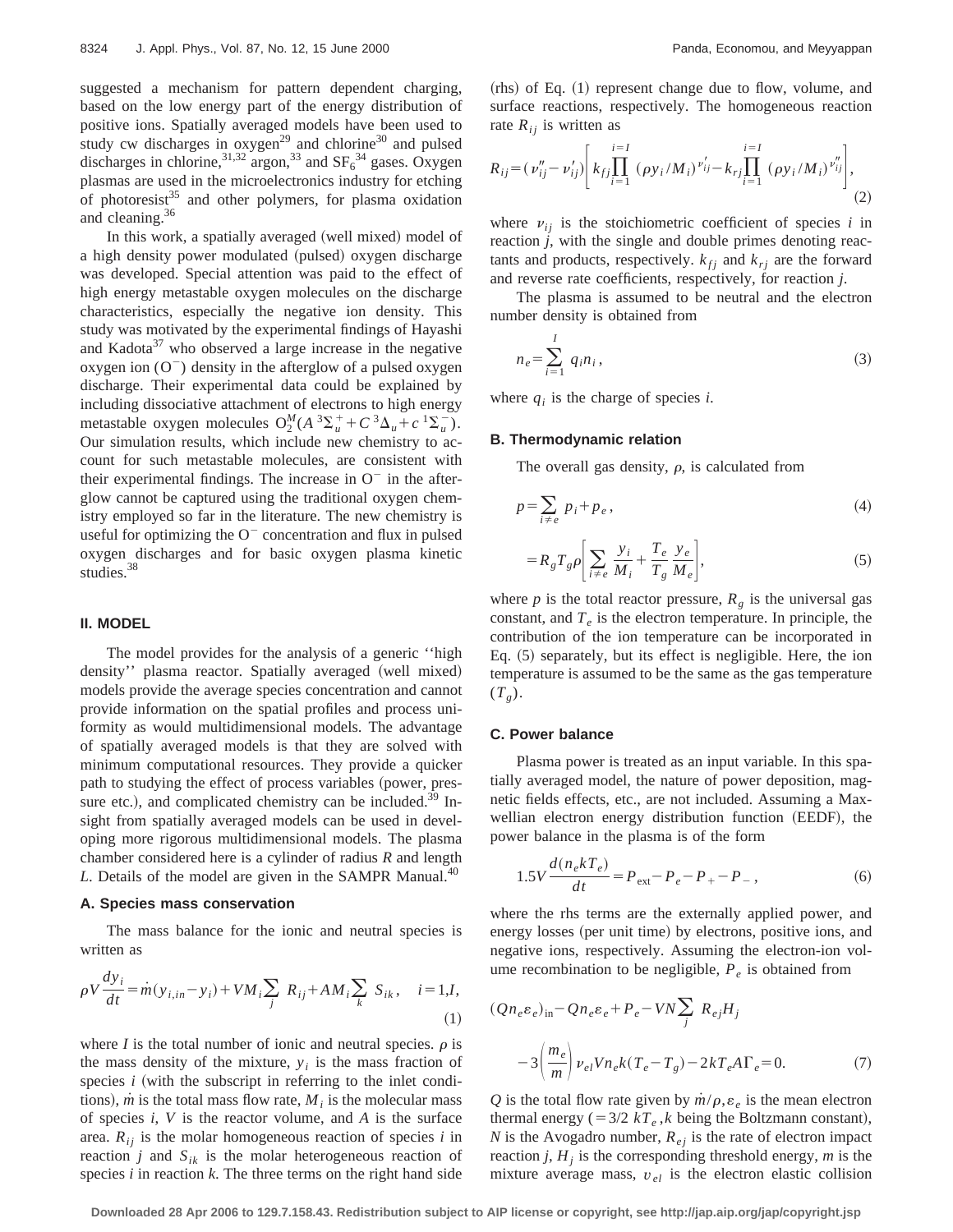frequency, and  $\Gamma_e$  is the electron wall flux. The terms in Eq. ~7! represent electron energy inflow and outflow due to gas flow, energy gain from the external power source, and energy loss due to inelastic collisions, elastic collisions, and wall recombination of electrons, respectively. The electron flux to the wall is given by

$$
\Gamma_e = (A_{\text{eff}}/A)(n_e/4)v_{e,\text{th}} \exp(-\Delta\Psi/kT_e),\tag{8}
$$

where  $\Delta\Psi$  is the sheath potential equal to the difference between the plasma and wall potentials and  $v_{e,th}$  $= (8kT_e/\pi m_e)^{0.5}$  is the electron thermal velocity. *A*<sub>eff</sub> is an effective area to account for the deviation of sheath edge ion density from that at the discharge center

$$
A_{\text{eff}} = A_R h_R + A_L h_L, \quad A = A_R + A_L \tag{9}
$$

with  $A_R$  and  $A_L$  being the areas of the radial and axial sheaths, respectively.

The correction factors  $h_R$  and  $h_L$  are<sup>41</sup>

$$
h_{L} = \frac{n_{+sL}}{n_{+0}} \approx \frac{1 + \frac{2\alpha_{s}}{\gamma_{T}}}{1 + \alpha_{s}} 0.86 \left[ 3 + \frac{L}{2\lambda_{i}} + \left( \frac{0.86Lu_{B}}{\pi \gamma_{T} D_{i}} \right)^{2} \right]^{-1/2},
$$
\n(10)

$$
h_R = \frac{n_{+sR}}{n_{+0}} \approx \frac{1 + \frac{3\alpha_s}{\gamma_T}}{1 + \alpha_s} 0.80 \left[ 4 + \frac{R}{\lambda_i} + \left( \frac{0.8Ru_B}{2.405J_1(2.405)\gamma_T D_i} \right)^2 \right]^{-1/2},
$$
(11)

where  $\lambda_i$  is the ion mean free path based on ion–neutral collisions. The ion diffusion coefficient is *Di*  $= kT_i/(m_+ \nu_i)$ ,  $m_+$  is the ion mass and  $\nu_i$  is the ion–neutral collision frequency. The electronegativity of the plasma,  $\alpha_s$ , is defined as the ratio of the negative ion density to electron density at the sheath edge.  $\gamma_T$  is the ratio of the electron temperature to the ion temperature,  $J_1$  is a Bessel function, and  $u_B$  is the Bohm velocity (see below).

The power lost by positive ions is

$$
P_{+} = A\Gamma_{+}\Delta\Psi,\tag{12}
$$

where the positive ion flux,  $\Gamma_+$ , is

$$
\Gamma_{+} = (A_{\text{eff}}/A) \sum n_{+} u_{B}. \tag{13}
$$

 $n_{+}$  being the positive ion density, and the summation is over all positive ions. The Bohm velocity for electronegative gases is given by  $42$ 

$$
u_B = \left[\frac{kT_e(1+\alpha_s)}{m_+(1+\alpha_s\gamma_T)}\right]^{1/2}.\tag{14}
$$

The power lost by negative ions is

$$
P_{-} = 2kT_i A \Gamma_{-} \,, \tag{15}
$$

where the negative ion flux is

TABLE I. Reactions and rate coefficients  $(cc/s)$ .

| 1              | $e + O_2 > O_2 + e$ :                                  | $4.7\times10^{-8} T_e^{0.5}$                                                                                             |
|----------------|--------------------------------------------------------|--------------------------------------------------------------------------------------------------------------------------|
| $\mathfrak{2}$ | $e + 0, >0^- + 0$ :                                    | $8.8 \times 10^{-11}$ exp(-4.4/T <sub>e</sub> )                                                                          |
| 3              | $e + O_2 > 2O + e$ :                                   | $2.6 \times 10^{-8}$ exp(-9.97/T <sub>e</sub> )                                                                          |
| $\overline{4}$ | $e + O_2 > O_2^+ + 2e$ :                               | $9.0 \times 10^{-10} T_e^{0.5}$ exp(-12.6/T <sub>e</sub> )                                                               |
| 5              | $e + O^{-} > O + 2e$ :                                 | $2.0 \times 10^{-7}$ exp(-5.5/T <sub>e</sub> )                                                                           |
| 6              | $e + O_2^+ > 2O$ :                                     | $5.2 \times 10^{-9} / T_e$                                                                                               |
| $\tau$         | $O^{-}+O_{2}^{+}$ >O+O <sub>2</sub> :                  | $2 \times 10^{-7} (300/T)^{0.5}$                                                                                         |
| $\,$ 8 $\,$    | $O^-+O > O_2 + e$ :                                    | $5 \times 10^{-10}$                                                                                                      |
| 9              | $O^{-}+O_{2}^{+}$ >30:                                 | $1 \times 10^{-7}$                                                                                                       |
| 10             | $e + O_2 > O^- + O^+ + e$ :                            | 7.1×10 <sup>-11</sup> $T_e^{0.5}$ exp(-17/T <sub>e</sub> )<br>5.3×10 <sup>-10</sup> $T_e^{0.9}$ exp(-20/T <sub>e</sub> ) |
| 11             | $e + O_2 > O + O^+ + 2e$ :                             |                                                                                                                          |
| 12             | $e + O > O^+ + 2e$ :                                   | $9.0 \times 10^{-9} T_e^{0.7} \exp(-13.6/T_e)$                                                                           |
| 13             | $O^- + O^+$ > 20:                                      | $2 \times 10^{-7} (300/T)^{0.5}$                                                                                         |
| 14             | $O^+$ +O <sub>2</sub> >O+O <sub>2</sub> <sup>+</sup> : | $2 \times 10^{-11} (300/T)^{0.5}$                                                                                        |
| 15             | $e + O_2 > O_2^* + e$ :                                | $1.7 \times 10^{-9}$ exp(-3.1/T <sub>e</sub> )                                                                           |
| 16             | $e + O_2^* > O_2 + e$ :                                | $5.6 \times 10^{-9}$ exp( $-2.2/T_e$ )                                                                                   |
| 17             | $O_2^*$ +O <sub>2</sub> >2O <sub>2</sub> :             | $2.2 \times 10^{-18} (300/T)^{0.8}$                                                                                      |
| 18             | $O_2^*$ +O>O <sub>2</sub> +O:                          | $1 \times 10^{-16}$                                                                                                      |
| 19             | $e + O_2 > O + O^* + e$ :                              | $5.0 \times 10^{-8}$ exp(-8.4/T <sub>e</sub> )                                                                           |
| 20             | $e + O > O^* + e$ :                                    | $4.2 \times 10^{-9}$ exp(-2.25/T <sub>e</sub> )                                                                          |
| 21             | $e + 0^* > 0 + e$                                      | $8 \times 10^{-9}$                                                                                                       |
| 22             | $e + O^* > O^+ + 2e$ :                                 | $9 \times 10^{-9} T_e^{0.7} \exp(-11.6/T_e)$                                                                             |
| 23             | $0*+0>20$ :                                            | $8 \times 10^{-12}$                                                                                                      |
| 24             | $O^*$ +O <sub>2</sub> >O+O <sub>2</sub> :              | $7 \times 10^{-12}$ exp(67/T)                                                                                            |
| 25             | $O^*$ +O <sub>2</sub> >O+O <sub>2</sub> <sup>*</sup> : | $1 \times 10^{-12}$                                                                                                      |
| 26             | $O^{-}+O_{2}>O_{3}+e$ :                                | $5 \times 10^{-15}$                                                                                                      |
| 27             | $e + O_3 > O_2^- + O$ :                                | $1 \times 10^{-9}$                                                                                                       |
| 28             | $O^-+O_2^*$ > $O_3+e$ :                                | $3 \times 10^{-10}$                                                                                                      |
| 29             | $O^{-}+O_{2}^{*}>O_{2}^{-}+O$ :                        | $1 \times 10^{-10}$                                                                                                      |
| 30             | $O_2^-+O_2^+$ > 2 $O_2$ :                              | $2 \times 10^{-7} (300/T)^{0.5}$                                                                                         |
| 31             | $O_2^-+O^+{>}O_2+O$ :                                  | $2 \times 10^{-7} (300/T)^{0.5}$                                                                                         |
| 32             | $O_3 + O_2 > O_2 + O + O_2$ :                          | $7.3 \times 10^{-10}$ exp( $-11\,400/T$ )                                                                                |
| 33             | $O_3 + O > 2O_2$ :                                     | $1.8 \times 10^{-11}$ exp(-2300/T)                                                                                       |
| 34             | $e + O_2^* > O^- + O$ :                                | $3.53 \times 10^{-9} T_e^{-1.46} \exp(-5.35/T_e)$                                                                        |
| 35             | $e + O_2 > O_2^M + e$ :                                | $1.27 \times 10^{-8} T_e^{-0.52} \exp(-7.66/T_e)$                                                                        |
| 36             | $e + O_2^M > O^- + O$ :                                | $-1.69\times10^{-12}+6.27\times10^{-10}/T_e$                                                                             |
|                |                                                        | $-1.30\times10^{-10}/T_e^2+9.60\times10^{-12}/T_e^3$                                                                     |
| 37             | $e + O_2^M > 2O + e$                                   | $8.95 \times 10^{-9} T_e^{-0.48} \exp(-4.32/T_e)$                                                                        |
|                |                                                        |                                                                                                                          |

$$
\Gamma_{-} = \frac{\alpha_{s}}{1 + \alpha_{s}} (\Sigma n_{+}) (A_{\text{eff}} / A) (1/4) v_{-, \text{th}} \exp(-\Delta \Psi / kT_{i})
$$
\n(16)

and  $v_{\text{-th}}$  is the thermal velocity of negative ions.

# **III. CHEMISTRY**

#### **A. Gas phase reactions**

The set of gas phase reactions used in the model is shown in Table I. Reactions 1–2 and 4–33 are taken from the text of Lieberman and Lichtenberg.<sup>42</sup> Rate coefficients for reactions 3 and 34–37 are calculated as part of this work. The species used are O,  $O^+$ ,  $O^-$ ,  $O_2$ ,  $O_2^+$ ,  $O_2^-$ ,  $O_3$ , and the metastables  $O^*(1D), O_2^*(a^{-1}\Delta_g)$  and  $O_2^M(A^{-3}\Sigma_u^+ + C^{-3}\Delta_u)$  $+c^{-1}\Sigma_{\mu}^{-}$ ). Three body collisions were neglected because of the low pressure system considered.

The dissociative attachment cross section for  $O_2^*$  as given by Burrow<sup>43</sup> was used to calculate the rate coefficient  $(K)$  for reaction 34 by assuming a Maxwellian EEDF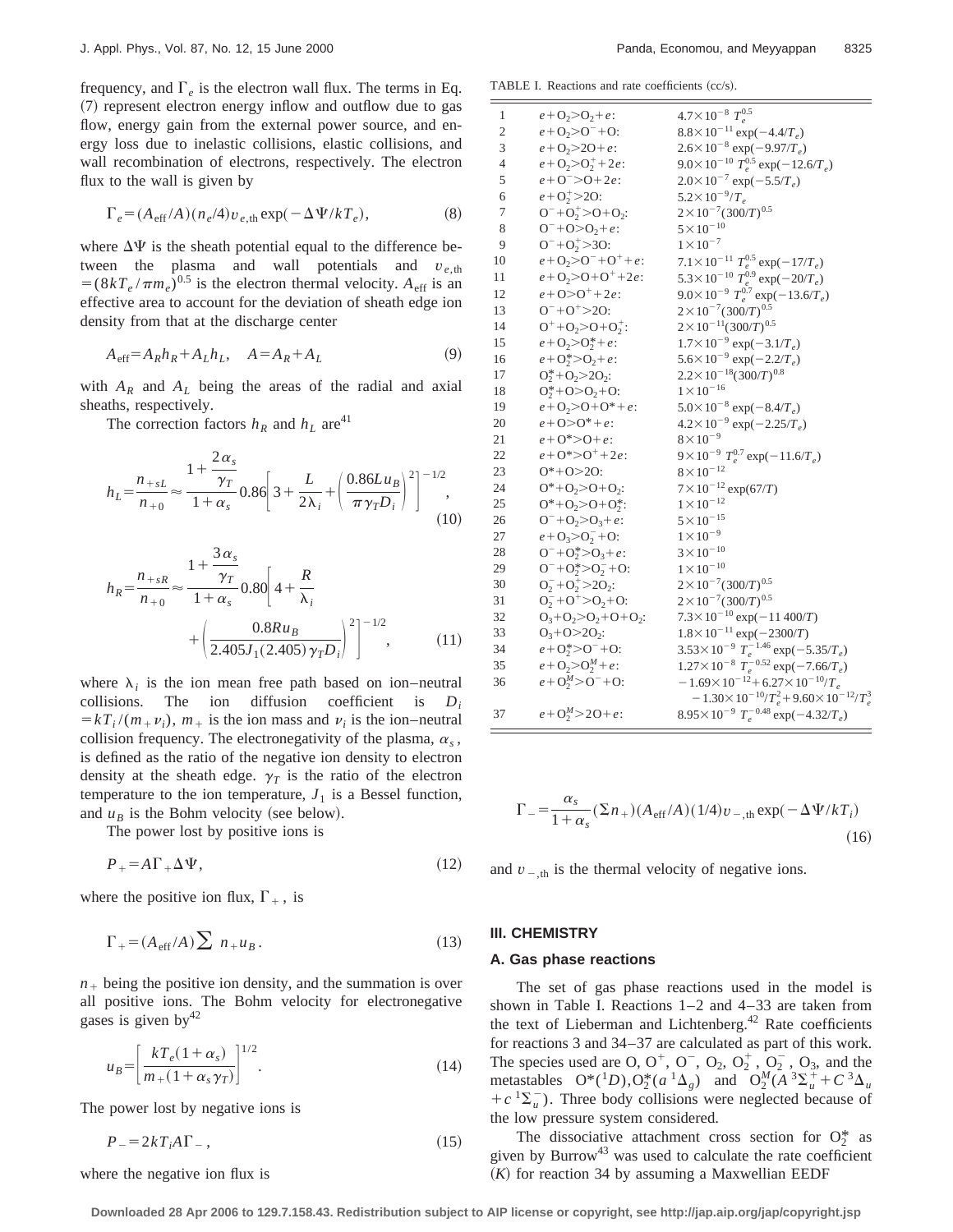

FIG. 1. Rate coefficient for dissociative electron attachment to  $O_2^M$  metastable oxygen molecules (reaction 36 of Table I) as a function of electron temperature.

$$
K = \sqrt{\frac{8}{\pi m_e}} \int_0^\infty \sigma(\varepsilon) \frac{\exp(-\varepsilon/kT_e)}{(kT_e)^{3/2}} \varepsilon d\varepsilon, \qquad (17)
$$

where  $\varepsilon$  is the electron energy and  $\sigma(\varepsilon)$  is the collision cross section.

The rate coefficient for production of  $O^-$  by reactions 2 and 34 (Table I) decreases monotonically with decreasing  $T_e$ . Apparently, these reactions alone cannot account for the experimentally observed large increase of  $O^-$  in the late afterglow of pulsed oxygen discharges. To explain the experimental data, Hayashi and Kadota<sup>37</sup> proposed dissociative attachment of electrons to the highly excited metastable states  $O_2^M(A^3\Sigma_u^+ + C^3\Delta_u + c^1\Sigma_u^-)$  to form O<sup>-</sup>. This is represented by reaction 36 in Table I. As these metastable states are located about 4 eV above the ground state  $O_2(X^3\Sigma_g^+)$ , it is expected that the threshold energy for dissociative attachment to  $O_2^M$  will be lower than that to ground state oxygen. For  $O_2^*$ , the corresponding threshold energy is lower by about 1 eV and the peak cross section is about 3.5 times higher than that of ground state  $O_2$ . The peak dissociative attachment cross-section for  $O_2^M$  is likewise expected to be higher compared to that for ground state oxygen. Dissociative attachment of low energy electrons to  $O_2^M$  is proposed to be via the formation of a complex state  $[O_2^-]^*$ , for example  $O_2^-(1^2\Pi_u)$ , by the resonant capture of an electron. The dissociative attachment cross-section data from Hayashi and Kadota<sup>44</sup> is used for  $O_2^M$ . The corresponding rate coefficient is shown in Fig. 1 as a function of  $T_e$ .

Cross-section data of Teillet–Billy *et al.*<sup>45</sup> and Itikawa *et al.*<sup>46</sup> were used to evaluate the rate coefficient for the production of  $O_2^M$  by electron impact excitation. Besides dissociative attachment, the  $O_2^M$  metastables are also destroyed by electron impact dissociation (reaction 37 in Table I). As no data is available for the dissociation of  $O_2^M$ , the  $O_2^M$  excitation cross-section was used to calculate the dissociation rate coefficient, with the energy scale shifted down by 4 eV. The rate coefficients for reactions 35–37 were calculated the same way as for reaction 34  $[Eq. (17)]$ . Expressions were fitted to these data as given in Table I. (The  *values of the* fits were all greater than 0.999.)

$$
Q_{\text{dis}} = Q_{\text{ex}}(B \Sigma_u^-) + Q_{\text{ex}}(O_2^M), \tag{18}
$$

where  $Q_{\text{diss}}$  is the dissociation cross-section. However, since we account for dissociation of  $O_2^M$  in reaction 37, only dissociation through the  $B^3 \Sigma_u^-$  state is considered in reaction 3. The fit for reaction 3 (with *R* value greater than 0.999) is also given in Table I.

# **B. Surface reactions**

Surface reactions used here involve simple collision of atomic, molecular, or ionic species, resulting in products. The rate coefficient  $\text{(cm/s)}$  is specified or calculated from

$$
k_{si} = \gamma_i \sqrt{\frac{R_g T_g}{2 \pi M_i}},\tag{19}
$$

where  $\gamma_i$  is an effective reaction probability, accounting for rarefaction effects near the wall (see Ref. 47). A reaction probability of 1 was used for  $O^*$ , and zero for  $O_3$ . A value of  $10^{-5}$  was used for  $O_2^{*43,48}$  and the same value was used for  $O_2^M$ . For oxygen atoms, Bell<sup>49</sup> gives a value of 0.002 to 0.03 which is typical for quartz. A value of 0.01 was used here as the base value for O atom recombination on the walls. However, the effect of varying the value of  $\gamma$  for O-atom recombination was studied. Ionic species were assumed to completely neutralize at the wall.

#### **IV. RESULTS AND DISCUSSION**

# **A. Comparison with experimental data**

# **1. Pulsed plasma**

Hayashi and Kadota<sup>37</sup> measured the  $O^-$  negative ion concentration in high density pulsed oxygen plasmas. They used a quartz discharge tube, 3 cm in inside diameter and 25 cm in length. The discharge conditions were:  $O_2$  flow rate of 10 sccm, rf power of 0.65–1 kW, gas pressure of 5 mTorr, discharge duration (plasma "on" time) of  $0.7-10$  ms and repetition rate of 5 Hz (i.e., a pulse period of 200 ms). Before comparing our calculated results with their data, we plot in Fig. 2 the O<sup>-</sup> density and electron density, as a function of  $\gamma$ for O-atom wall recombination, in a steady-state discharge at 800 W (other conditions as stated above). The calculated  $O$ density depends on the value of the O-atom wall recombination coefficient ( $\gamma$ ). Larger  $\gamma$  result in higher O<sup>-</sup> concentration, as the  $O_2$  and  $O_2^M$  concentrations also increase. In the range  $\gamma = 0.01 - 0.4$ , the O<sup>-</sup> density increases by more than an order of magnitude from  $4.8\times10^8$  to  $5.1\times10^9$ /cc. On the other hand, for this weakly electronegative system, the electron density decreases by only 15%  $(2.8 \times 10^{12}$  to 2.4  $\times 10^{12}/\text{cc}$  in the same  $\gamma$  range.

High  $\gamma$  values ( $\approx$  0.5) are associated with stainless steel<sup>50</sup> and are generally believed to be unrealistic for quartz. However, Matsushita *et al.*<sup>51</sup> measured the recombination coefficient of O atoms on their quartz chamber wall using two-photon laser induced fluorescence in a high density helicon-wave excited oxygen plasma. They found the coefficient to be a strong function of the discharge conditions and obtained values of 0.1–1. Collart *et al.*<sup>52</sup> commented about the presence of a heated teflon holder in the oxygen plasma experiments of Cook and Benson<sup>53</sup> which was thought to be

For dissociation of  $O_2$  molecules, Itikawa *et al.* used<sup>46</sup>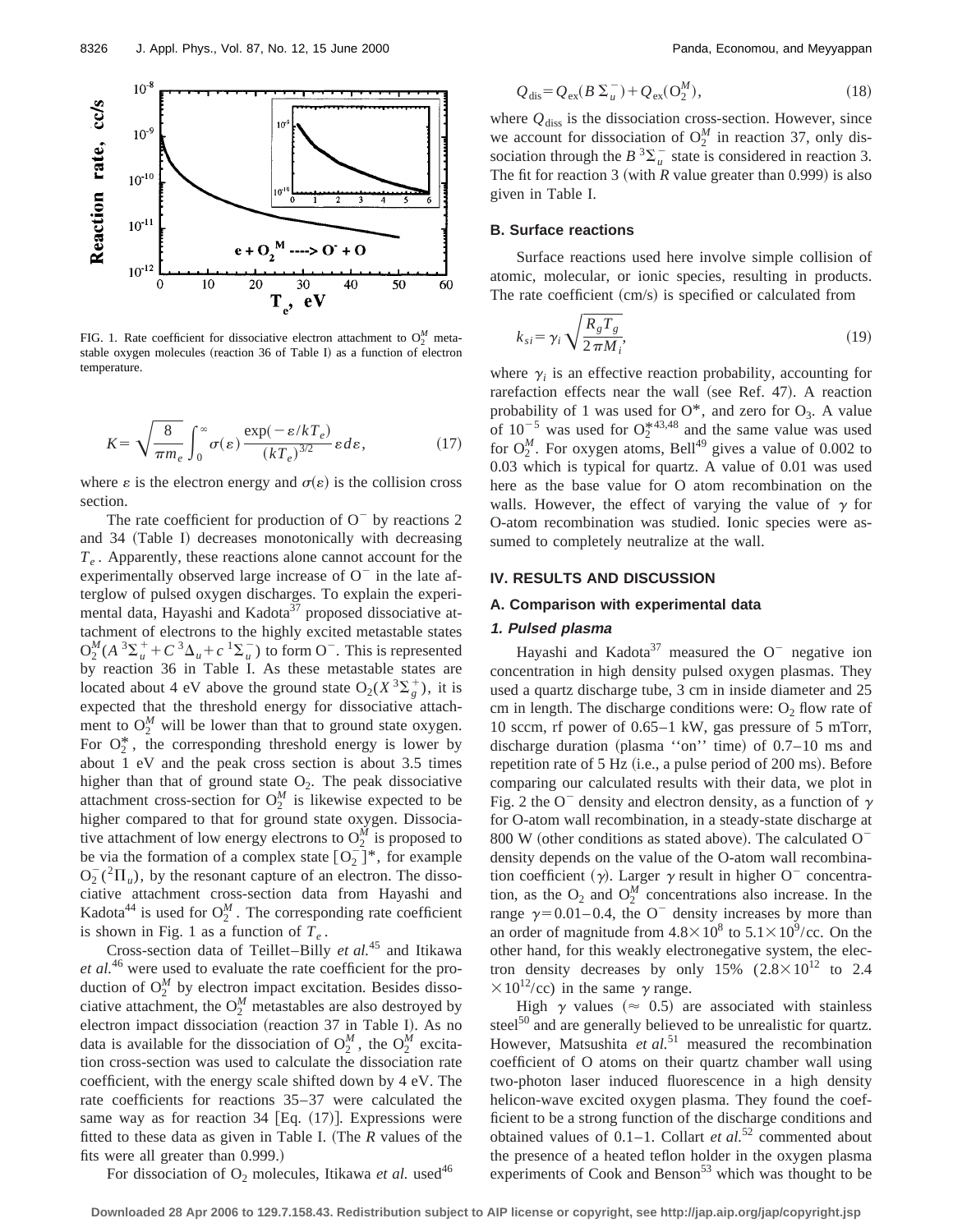

FIG. 2.  $O^-$  and electron densities for different values of the wall recombination probability of O atoms  $(y)$  for a steady-state oxygen plasma at 10 sccm, 5 mTorr, and 800 W.

a source of fluorine; fluorine has been found to increase  $\gamma$  in oxygen plasmas.<sup>38</sup> Tserepi and Miller<sup>38</sup> found  $\gamma$  to increase with power and decrease with pressure under the conditions used in their rf oxygen plasma reactor. The conclusion is that an accurate value of  $\gamma$  is difficult to obtain, since  $\gamma$  may change even as the reactor operating conditions vary.

Figure 3 shows the experimentally measured<sup>37</sup> O<sup>-</sup> concentration in the afterglow of a pulsed oxygen plasma at 5 mTorr, 10 sccm pure oxygen flow and 800 W. The measured  $O^-$  concentration when power was turned off is  $10^{11}/\text{cc}$ . The  $O^-$  concentration peaks at about 15  $\mu$ s in the afterglow to  $5.4\times10^{11}/\text{cc}$  and then decreases. Simulated results, using  $\gamma$  $=0.01, 0.1,$  and 0.4, for the same conditions as in the experiment are also shown in Fig. 3. The trend in the simulated  $O^$ concentration is similar to the experimental data, with the  $O^$ density having a peak  $13-16 \mu s$  into the afterglow, and with the peak concentration about 7 times higher than that at power off. Higher  $\gamma$  values result in faster decay of O<sup>-</sup> after reaching the peak. Another factor affecting the  $O<sup>-</sup>$  concentration is the input power. The actual power dissipated in the plasma could be much lower than the metered power because of power losses. Schwabedissen *et al.*<sup>54</sup> for example, found the dissipated power to be 27%–64% of the incident power



FIG. 3. Comparison of simulated  $O^-$  densities in the afterglow of a pulsed oxygen plasma (lines) with experimental data (points) of Hayashi and Kadota (Ref. 37). Conditions were: 10 sccm, 5 mTorr, and 800 W. Simulations are shown for three different values of the wall recombination probability of oxygen atoms,  $\gamma$ .



FIG. 4. Sensitivity of  $O^-$  density in the afterglow of a pulsed oxygen discharge to reaction rate coefficients: (i) coefficient of reaction 35 (Table I) multiplied by 2, (ii) coefficient of reaction 35 divided by 2, (iii) coefficient for reaction 36 multiplied by 2,  $(iv)$  coefficient of reaction 36 divided by 2, and  $(v)$  coefficient of reactions 35 and 36 as given in Table I. O<sup>-</sup> density evolution without including  $O_2^M$  in the chemistry of Table I is shown as curve (vi). Other conditions were: 10 sccm, 5 mTorr, 800 W,  $\gamma = 0.1$ .

in their inductively coupled oxygen plasma at 20 mTorr. A lower power into the plasma would result in lower  $O_2$  dissociation and hence a higher  $O<sup>-</sup>$  concentration. Decreasing the power to 400 W in the simulations (i.e., assuming that only 50% of the input power is dissipated in the plasma), with  $\gamma$ =0.01, resulted in an O<sup>-</sup> concentration of  $8.8\times10^{8}/c$ c at power turn off (instead of  $4.8\times10^8$ /cc at 800 W of power). Under these conditions, the peak concentration was 6.7 times this value and occurred 17  $\mu$ s into the afterglow.

The sensitivity of the results to the reaction rate coefficient (*K*) for formation of  $O_2^M$  (reaction 35 of Table I) and dissociative attachment of  $\tilde{O}_2^M$  (reaction 36) was studied. With  $\gamma$  at 0.1, the O<sup>-</sup> density is shown in Fig. 4 with (i) *K* for reaction 35 multiplied by 2,  $(ii)$  *K* for reaction 35 divided by 2, (iii) *K* for reaction 36 multiplied by 2, and (iv) *K* for reaction 36 divided by 2. The  $O^-$  profile for the reaction rates of Table I is also shown for comparison  $(v)$ . Plots for cases (i) and (iii) almost overlap. An overlap is also seen for cases (ii) and (iv). At power turn off, the  $O^-$  densities are 2.4×10<sup>9</sup>, 1.4×10<sup>9</sup>, 2.6×10<sup>9</sup>, 1.3×10<sup>9</sup>, and 1.7×10<sup>9</sup>/cc, for cases  $(i)$ – $(v)$ , respectively. Thus a change in these reaction rates by a factor of 2 results in a change of  $O^-$  density by a factor of less than two. Also shown in Fig. 4 is the  $O^$ density evolution without taking into account the  $O_2^M$  species (vi). Without the  $O_2^M$  species, the O<sup>-</sup> density decays rapidly after power turn off and does not show a peak as observed experimentally.<sup>37</sup>

Figure 5 shows the electron density for the same conditions as for Fig. 3, but with  $\gamma=0.01$  only. The simulated electron density at power off is  $2.8 \times 10^{12}$ /cc, 3.1 times the experimentally measured value of  $9.0 \times 10^{11}$ /cc. Decreasing the power to  $400~W$  (to account for possible power losses), resulted in an electron density of  $1.4 \times 10^{12}$ /cc at plasma off, closer to the experimental value.

# **2. Steady state plasma**

The oxygen atom concentration predicted by the model for a steady state oxygen plasma at 350 W for different pres-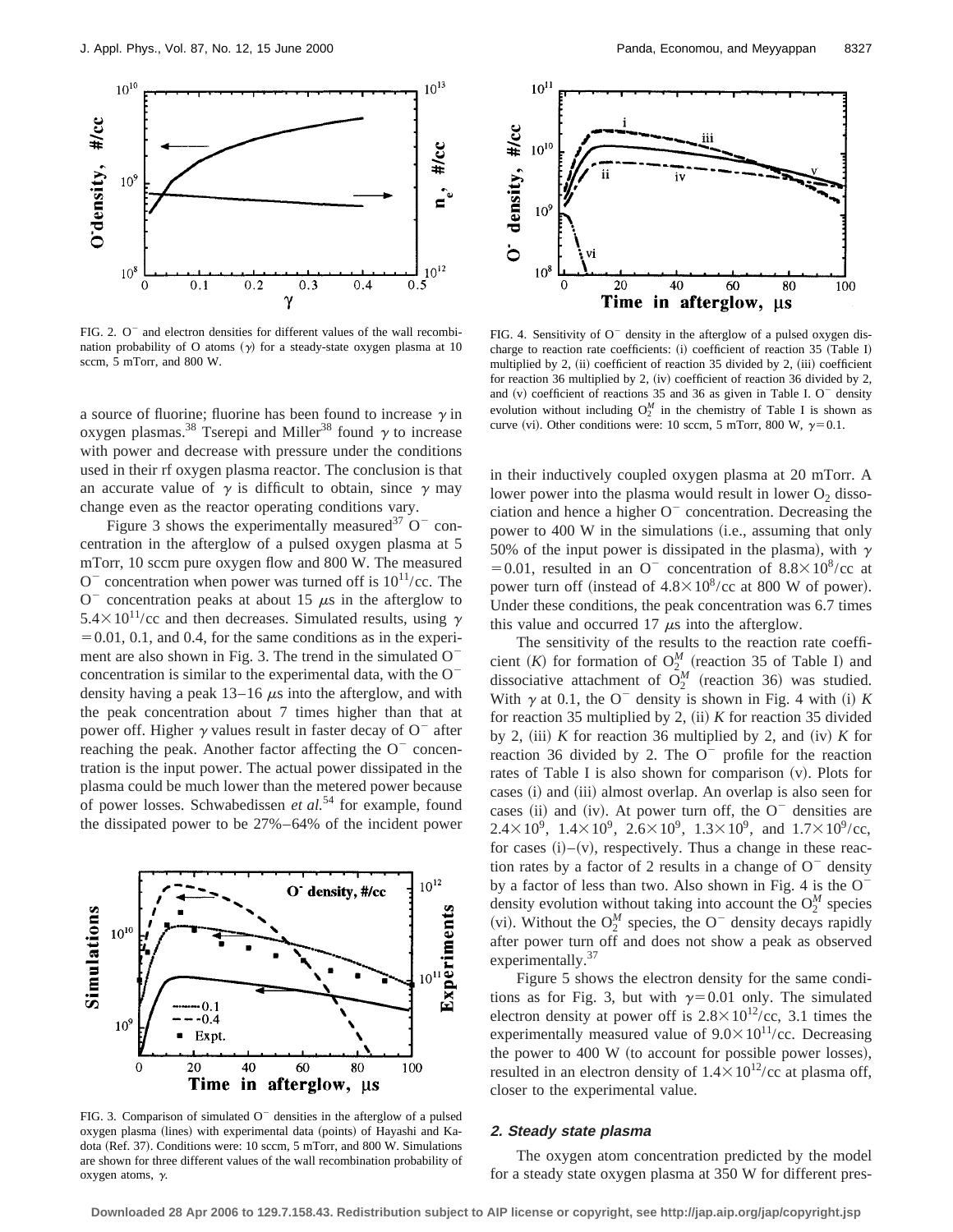

FIG. 5. Comparison of simulated electron density in the afterglow of a pulsed oxygen plasma (line) with experimental data (points) of Hayashi and Kadota (see Ref. 37). Conditions were: 10 sccm, 5 mTorr, 800 W,  $\gamma$  $=0.01$ .

sures  $(20–50$  mTorr) is shown in Fig. 6. The O atom concentration is seen to increase with pressure at these conditions. Optical emission actinometry with argon as an actinometer was used to measure the relative O atom concentration by normalizing the 844 nm O peak with the 750 nm Ar peak. The experimental values, normalized to the value obtained from the model at 30 mTorr, are shown in the same figure. The behavior of the experimental results matches reasonably well with those obtained from the model.

#### **B. Parametric analysis**

With the model having successfully captured the experimental trends, a parametric analysis is conducted to study the effect of operating conditions on plasma properties. For this study we used a cylindrical quartz plasma reactor of radius 3.175 cm and length 25 cm. We used a gas temperature of 400 K and a flow rate of 10 sccm of pure oxygen. The base case conditions are given in Table II. Power is modulated by ideal rectangular pulses having zero rise and fall times:

$$
P(t)=0, \quad d \times \tau \leq t < \tau,
$$

where  $d$  is the duty ratio,  $\tau$  is the pulse period, and  $t$  is time. Figures below show results corresponding to one cycle (nor-



FIG. 6. Comparison of O atom concentration vs pressure in a steady state oxygen plasma at  $350$  W; calculation (line) and experimental data (points).

TABLE II. Base case values used in the simulation.

| Pressure                  | 5 mTorr     |  |
|---------------------------|-------------|--|
| Power (time averaged)     | 250 W       |  |
| Duty ratio                | 0.5         |  |
| Pulse width               | $100 \mu s$ |  |
| O-atom wall recombination |             |  |
| Probability               | 0.01        |  |

malized), after the periodic steady state has been reached. Note that the time-averaged power was kept constant. Thus for a time-averaged power of 250 W and a 25% duty ratio, the power during the "on" part of the cycle was  $P_o$  $=1000 W.$ 

# **1. Effect of duty ratio**

Figures  $7(a)$  and  $7(b)$  show the time evolution of the electron temperature  $(T_e)$  and electron density  $(n_e)$ , respectively, for four different duty ratios: 5%, 25%, 50%, and 75%. The base case values are used for all other parameters. Both the electron density and electron temperature respond to the modulated power. It is seen that the electron temperature overshoots initially reaching a peak in the first few microseconds. This is attributed to the low number density of electrons present initially which absorb the input power $33$ and has been observed in experiments and simulations of Yokozawa *et al.*<sup>27</sup> in a chlorine system, and in simulations of Meyyappan for chlorine<sup>31</sup> and  $SF_6^{34}$  systems. The power during the ''on'' period is higher for lower duty ratios as the time-averaged power was kept constant. Hence the peak electron temperature is higher for lower duty ratios. The peak value of  $T_e$  ranges from 6.6 eV at 5% to 4.4 eV at 75% duty ratio. As the duty ratio increases,  $T_e$  approaches the value corresponding to cw operation which is 3.6 eV.  $T_e$  rapidly decays when the power is turned off. The characteristic decay time is defined as the time taken to reach 36% (1/*e*) of the value when the power is turned off. The decay times range from 2.3  $\mu$ s at 5% to 3  $\mu$ s at 75% duty ratio. The decay rate of  $T_e$  is smaller compared to the electron concentration decay rate, as will be seen below.

Higher  $n_e$  for the lower duty ratio [Fig. 7(b)] cases is associated with higher power during the discharge on time. Similar behavior was seen in chlorine<sup>31</sup> and  $SF_6^{34}$  systems. The peak  $n_e$  values vary from  $6.3 \times 10^{12}$ /cc with 5% duty ratio to  $8.3 \times 10^{11}$ /cc at 75% duty ratio. The electron concentration decays during the power off period. The  $n_e$  decay is slower compared to  $T_e$ , as the rapid decay in  $T_e$  results in decreasing Bohm velocity and hence lower electron losses.<sup>33</sup> The time-averaged plasma density is higher (especially at lower duty ratios) compared to the value  $(6.0 \times 10^{11}/\text{cc})$  obtained during cw operation for the same power, due to lower losses in the afterglow. This may have important implications from the view of processing rates. The  $O^+$  (the dominant positive ion) density evolution is the same as the  $n_e$ density evolution, since the discharge is only weakly electronegative.

Figures 8 and 9 show the  $O_2^M$  and  $O^-$  concentrations, respectively, over a cycle at different duty ratios. Higher concentrations of  $O_2^M$  and  $O^-$  are obtained with higher duty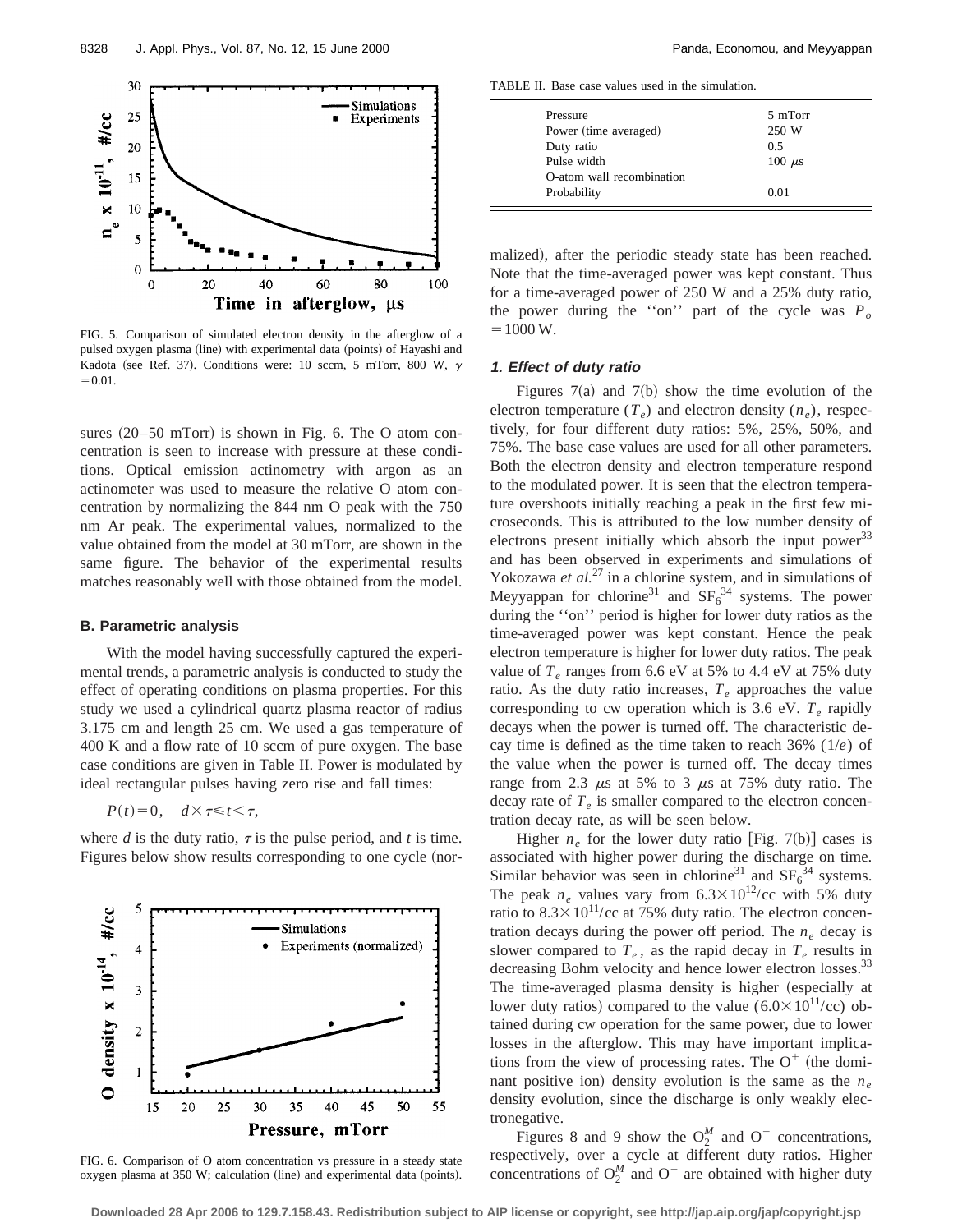

FIG. 7. Electron temperature (a) and electron density (b) during a pulse for different duty ratios. Other conditions as shown in Table II.

ratios. During the power on period, lower power is applied for higher duty ratios. Lower power results in higher concentration of both  $O^{-}$  and  $O_{2}^{M}$  due to lower dissociation of  $O_{2}$ . Slight modulation of the  $O_2^M$  density is seen only at lower duty ratios. For the base case conditions, the modulation of all neutral species except  $O^*$  was less than 6%.

The  $O^-$  density is highly modulated by the power (Fig. 9). When power is turned on (at time zero), the  $O<sup>-</sup>$  concentration starts decreasing because of dissociation of molecular species  $(O_2^M$  and  $O_2)$  that produce negative ions. Importantly, the electron temperature starts increasing which low-



FIG. 9.  $O<sup>-</sup>$  density during a pulse for different duty ratios. Other conditions as shown in Table II.

ers the electron attachment coefficient with  $O_2^M$  (reaction 36 in Table I). Given enough time during the active discharge phase (larger duty ratios) the negative ion concentration attains a quasisteady value. When power is turned ''off,'' the electron temperature plummets [Fig.  $7(a)$ ] and the rate coefficient of reaction 36 increases  $(Fig. 1)$  leading to an increase in the negative ion density. After some time in the afterglow, however, the electrostatic fields collapse and negative ions are capable of escaping to the walls. Thus, the negative ion density starts decreasing, after going through a peak. Recombination with positive ions also helps in removing negative ions.

The  $O^-$  flux to the walls for the base case conditions is shown in Fig. 10. During the power ''on'' part, there is no flux to the walls since negative ions are trapped by the electrostatic field of the sheath. When power is turned off, the sheath collapses resulting in  $O^-$  flux to the walls.<sup>25</sup> There is a time delay between power turn off (this occurs at time 0.5) in Fig. 10) and the time negative ions first appear on the wall. This corresponds to the time needed for the electron density in the discharge to decay to low enough values such that negative ions are the major negative carrier. At that point, the sheaths have collapsed and an ion–ion plasma forms.25,32,55,56 The ''kink'' in the curve at time 0.73 occurs because the electron temperature was set equal to the constant gas temperature when it reached  $T_g$  at that point in time. Knowing the temporal evolution of  $O<sup>-</sup>$  in the afterglow



FIG. 8.  $O_2^M$  density during a pulse for different duty ratios. Other conditions as shown in Table II.

 $4, \#/cm^2$ .  $1.5$ 1 flux  $x 10^{-14}$ ,  $0.5$ ò  $\mathbf 0$  $0.2$  $\mathbf 0$  $0.4$  $0.6$  $0.8$ Normalized time

FIG. 10.  $O^-$  flux at the wall for the base case conditions (Table II).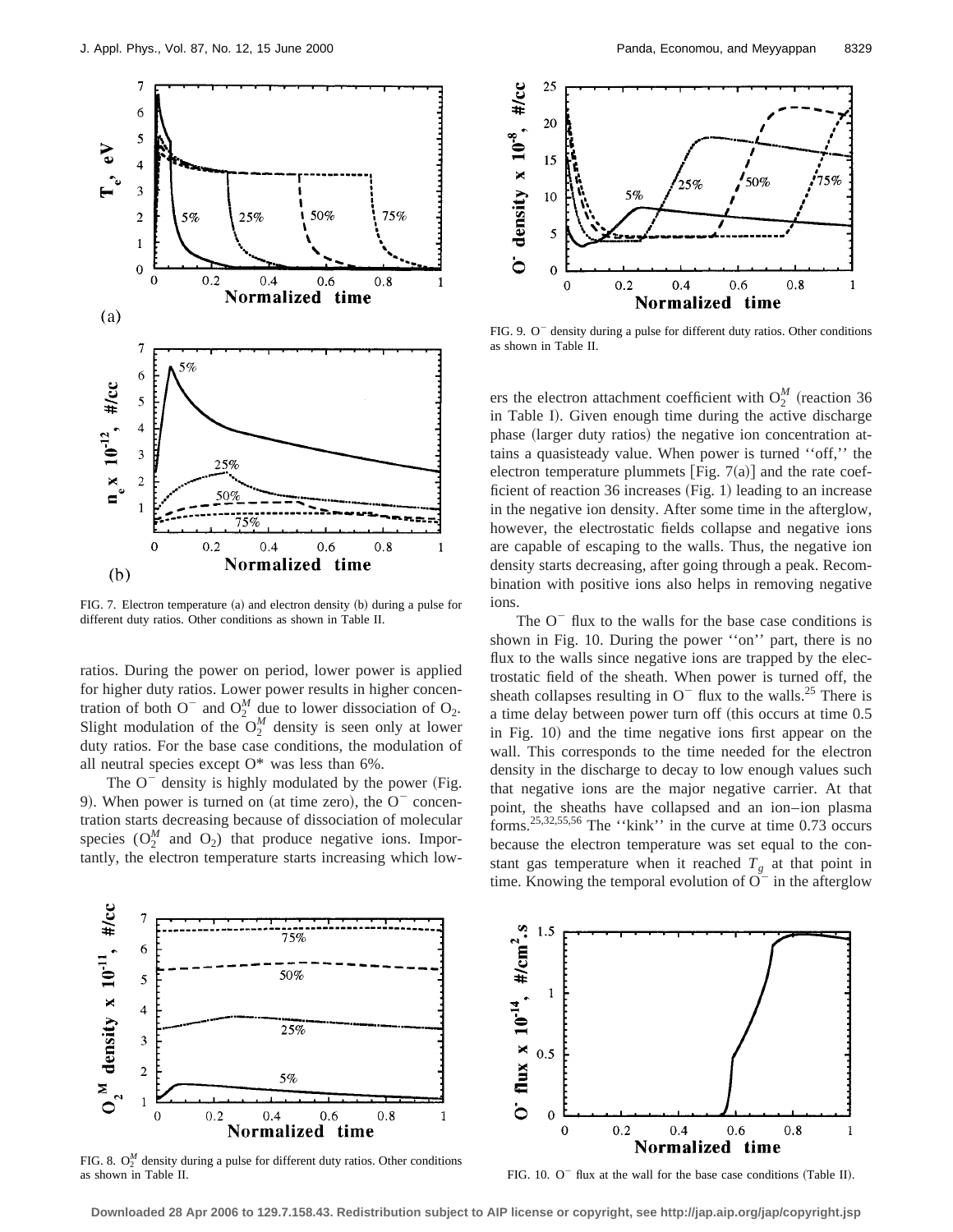

FIG. 11. Electron temperature (a) and electron density (b) during a pulse for different pulse periods. Other conditions as shown in Table II.

is important for applications requiring extraction of negative ions out of the discharge, such as charge-free semiconductor manufacturing or negative ion sources.15–17,21,22,25,55,56

# **2. Effect of pulse period**

Figures 11(a) and 11(b) show  $T_e$  and  $n_e$  for pulse periods of 10  $\mu$ s, 100  $\mu$ s, 500  $\mu$ s, and 1 ms, respectively. Base case values were used for the rest of the parameters. At low pulse periods  $(10 \mu s)$  the plateau electron temperature is higher and the electron density is lower. The plateau electron temperature varies from 4 eV for the 10  $\mu$ s pulse period to 3.4 eV for the 1 ms pulse period. The characteristic decay time of  $T_e$  is 2.6  $\mu$ s for the 10  $\mu$ s case and 3  $\mu$ s for the 1 ms case. No temperature spike is seen for the 10  $\mu$ s case, as the electron density has not decayed significantly in the short time scale of the afterglow. Similar simulation results were obtained by Hwang and Giapis<sup>28</sup> for a chlorine system and Meyyappan<sup>34</sup> for a  $SF<sub>6</sub>$  system.

A higher plateau electron density is obtained for higher pulse periods [Fig. 11(b)] even though the  $T_e$  values are lower. Similar results were seen in the chlorine<sup>31</sup> and  $SF_6^{34}$ systems. This is because the electron production exceeds the losses during the on period and the net electron production builds up further for higher pulse periods. The electron density decay times are 85 and 88  $\mu$ s for the 500  $\mu$ s and 1 ms pulse widths, respectively. For the  $10 \mu s$  case, the maximum electron density is about  $8.8 \times 10^{11}$ /cc and the time is insufficient to reach the steady state. This decays to 84% of the



FIG. 12.  $O_2^M$  density during a pulse for different pulse periods. Other conditions as shown in Table II.

maximum value at the end of the cycle. For the 100  $\mu$ s case, the electron density decays to 50% of the maximum value at the end of the cycle.

Figures 12 and 13 show the  $O_2^M$  and  $O^-$  concentrations, respectively, for different pulse periods. The  $O_2^M$  concentration for the 100  $\mu$ s case is lower than the 10  $\mu$ s case. This could be due to lower  $T_e$  values for the 100  $\mu$ s case compared to the 10  $\mu$ s case. The 500  $\mu$ s and 1 ms cases show some modulation, and yield higher  $O_2^M$  concentrations than the 100  $\mu$ s case during the power "on" period. This is due to the higher electron densities and more time available for the  $O_2^M$  density to build up. After the power is turned off, the O<sup>-</sup> concentration increases due to electron dissociative attachment with  $O_2^M$  (Fig. 13). For the 10  $\mu$ s case, there is no peak in the  $O<sup>-</sup>$  density in the afterglow. For the other three cases, the peak in  $O^-$  density occurs at about 30  $\mu$ s into the afterglow. Unlike the other cases, in the  $1 \text{ ms case}$ , the  $0^{-}$ density increases initially at the start of a cycle, since the density goes down to a low value in the long afterglow time.

# **3. Effect of power**

In the active glow, the  $O^{-}/n_e$  ratio decreases with increasing power, in agreement with the results of Stoffels *et al.*<sup>36</sup> and Lee *et al.*<sup>29</sup> Also, the  $O^+/O_2^+$  ratio increases with increasing power, as observed by Lee  $et$   $al.^{29}$  The O<sup>+</sup> density



FIG. 13.  $O<sup>-</sup>$  density during a pulse for different pulse periods. Other conditions as shown in Table II.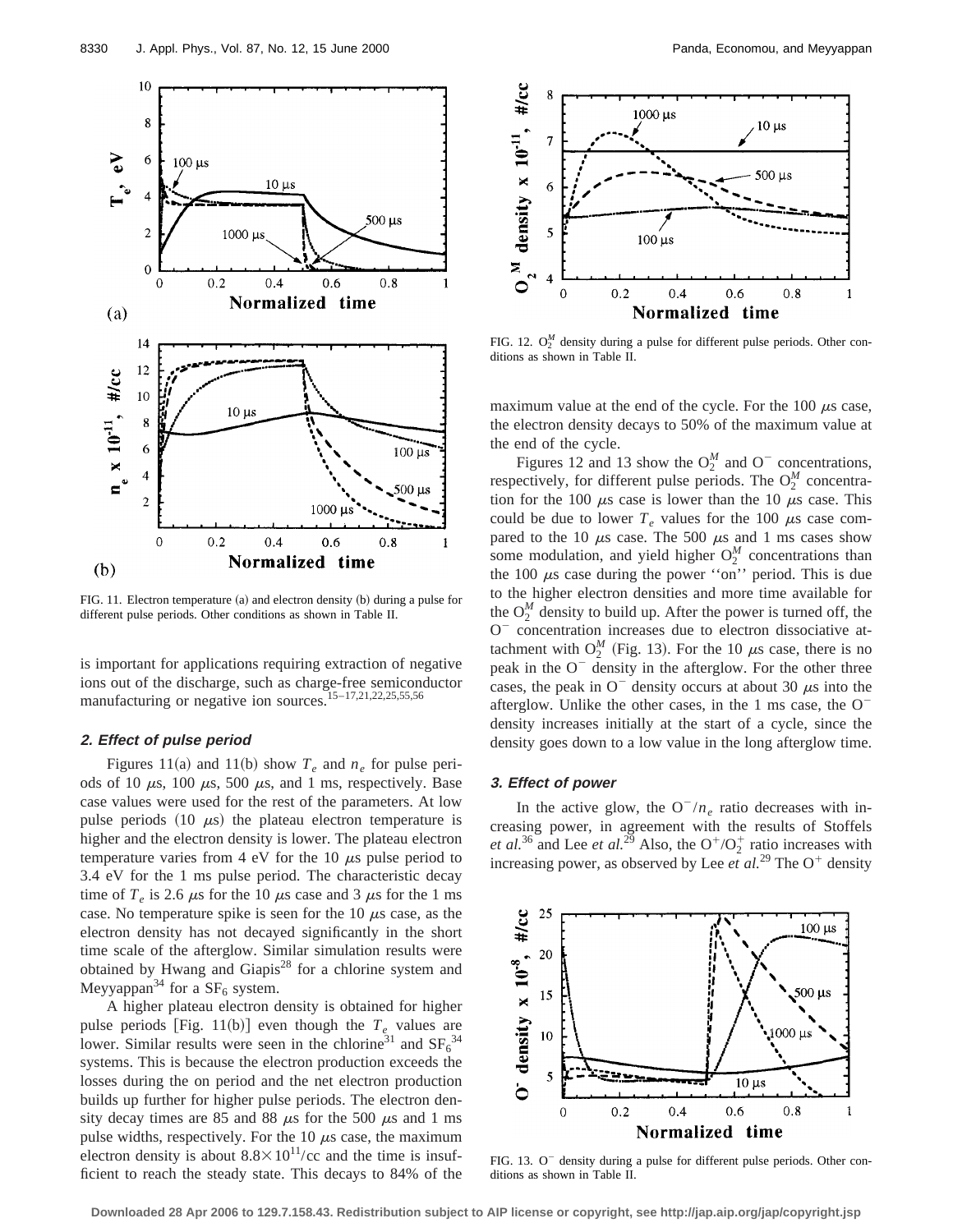

FIG. 14. Electron density during a pulse for different powers. Other conditions as shown in Table II.



FIG. 16. O<sup>-</sup> density during a pulse for different pulse powers. Other conditions as shown in Table II.

(which is the dominant positive ion) increases linearly with power. This is in agreement with experimental observations where a linear increase of the ion density with input power was found in oxygen plasmas by Keller *et al.*<sup>57</sup> in an rf ICP system, and Forster and Holber<sup>58</sup> in a microwave ECR system. An increase in power increases the fractional ionization rather than the electron temperature.

Figure 14 shows  $n_e$  for three different time-average powers: 150, 250, and 500 W, with the rest of the parameters being at the base values (Table II). Higher power results in higher electron density. This has been observed  $e^{z}$  experimentally<sup>37,59</sup> in oxygen plasmas. The electron density at power off varies from  $7.3 \times 10^{11}$ /cc at 150 W to 2.6  $\times 10^{12}$ /cc at 500 W. In all three cases the electron density at the end of the cycle decreased to about 50% of the electron density at the time power was switched off. The electron density modulation is similar for different powers, as  $T_e$  was almost constant (decreased very weakly) with power. However, higher power is predicted to result in lower  $O_2^M$  and  $O^$ densities because of more  $O_2$  dissociation. This is shown in Figs. 15 and 16, respectively. The  $O_2^M$  density does not follow the power modulation, while the modulation of the  $O$ density is higher at lower powers. The time in the afterglow (after power turn off) at which the peak  $O^-$  density occurs decreases with power, from 32  $\mu$ s at 150 W to 25  $\mu$ s at 500 W. In contrast to Fig. 16, Hayashi and Kadota<sup>37</sup> obtained



FIG. 15.  $O_2^M$  density during a pulse for different powers. Other conditions as shown in Table II.

experimentally higher  $O^-$  concentrations at higher power. We have no explanation for this behavior at this time. In another study, Stoffels *et al.*, <sup>36</sup> using a capacitively coupled cw oxygen plasma, found that the  $O<sup>-</sup>$  concentration was independent of power, even though the electron concentration increased by a factor of 10 as power was increased.

#### **4. Effect of pressure**

Figures 17(a) and 17(b) show  $T_e$  and  $n_e$ , respectively, for three different pressures, 5, 20, and 40 mTorr, with the rest of the parameters being at the base case values. A decrease in  $T_e$  with pressure has been experimentally measured



FIG. 17. Electron temperature  $(a)$  and electron density  $(b)$  during a pulse for different pressures. Other conditions as shown in Table II.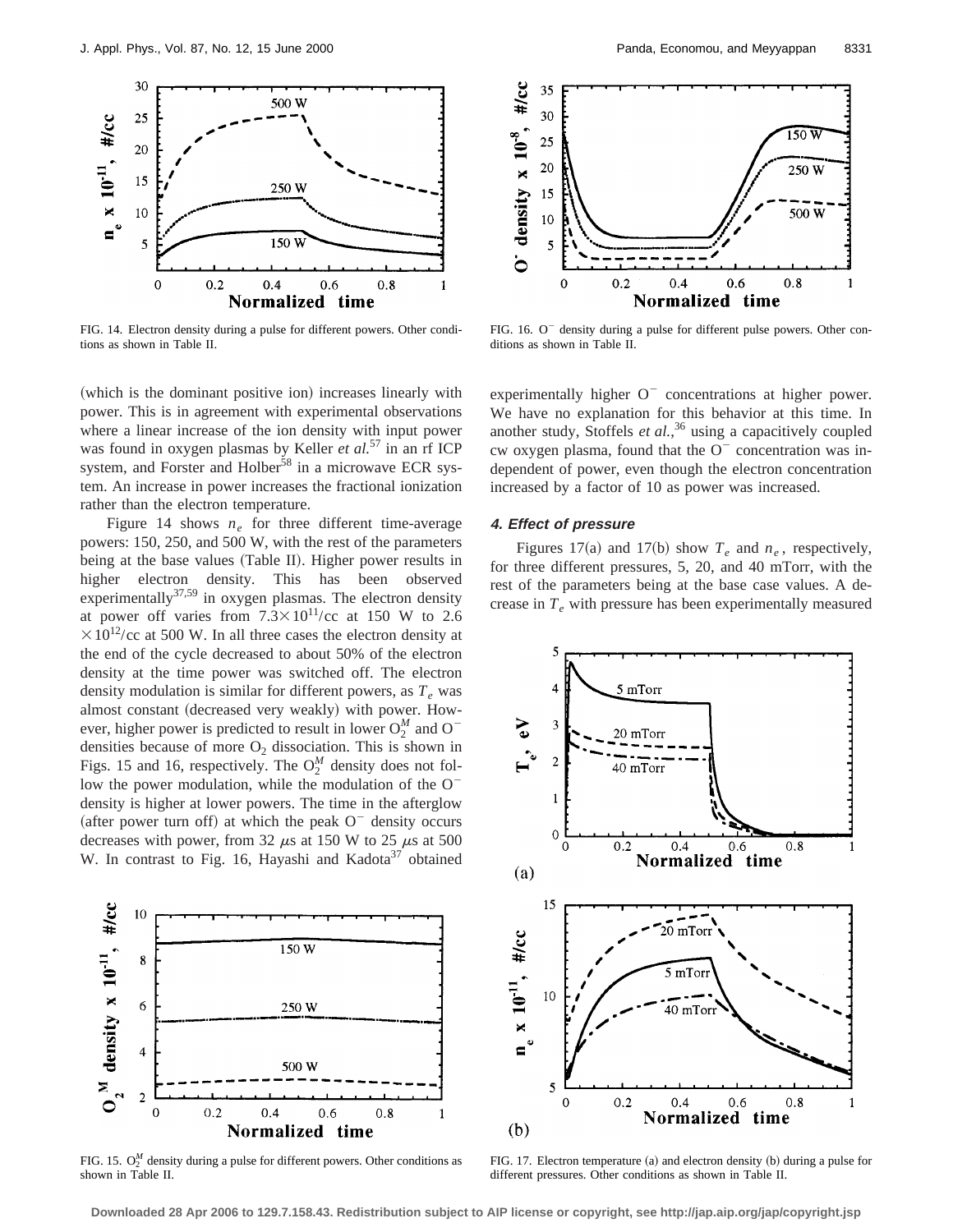

FIG. 18. Species density ratios as a function of pressure in a steady state plasma. Other applicable conditions as shown in Table II.

by Forster and Holber<sup>58</sup> in an ECR oxygen plasma. The electron density has a peak with pressure; it decreases at low pressures due to a decrease in the number of particles available for ionization, while it decreases at higher pressures due to lower  $T_e$  which results in a reduction in the ionization rate coefficient.

Increasing pressure results in increasing densities of both  $O_2$  and O in the active plasma (see also Fig. 6). An increasing O density with pressure has been measured by Tserepi and Miller<sup>38</sup> in a parallel plate rf oxygen discharge. Figure 18 shows the  $O/O<sub>2</sub>$  ratio for a steady-state cw plasma for different pressures. Other conditions were those of the base case. Increasing pressure results in lower fractional dissociation as seen from the decreasing  $O/O<sub>2</sub>$  ratio. O<sup>+</sup> is the dominant positive ion as O is the dominant neutral in the highly dissociated system. The  $O^+/O_2^+$  ratio decreases with pressure while the  $O_2^+$  density increases with pressure and the  $O^+$ density shows a weak peak at 30 mTorr (not shown). Keller *et al.*<sup>57</sup> found the ion density to decrease with pressure in the range 1–30 mTorr in an ICP. Apparently, in this pressure range, the effect of decreasing  $T_e$  with pressure was dominant resulting in lower ionization. Also shown in Fig. 18 is the calculated  $O^{-}/n_e$  density ratio. Higher  $O_2$  density at higher pressures results in higher  $O_2^M$  density and consequently higher  $O^-$  density. The  $O^-/n_e$  ratio increases with pressure, while  $n_e$  reaches a peak at 30 mTorr (corresponding to the peak in  $O^+$  density, not shown). The behavior of  $O/O_2$ ,  $O^+/O_2^+$ , and  $O^-/n_e$  with pressure is in agreement with the observations of Lee *et al.*<sup>29</sup> The simulations of Shibata *et al.*<sup>50</sup> showed a peak in  $O_2^+$  (dominant positive ion) density and those of Stoffels *et al.*<sup>36</sup> showed a peak in  $n_e$  with pressure.

Figures 19 and 20 show the  $O_2^M$  and O<sup>-</sup> densities at three different pressures, 5, 20, and 40 mTorr. Higher  $O_2^M$  densities are obtained at higher pressures. The  $O_2^M$  density does not show any significant modulation at any of the three pressures. The  $O^-$  density rapidly decreases within the first  $7-15$  $\mu$ s after power is turned on (*t*=0). This is due to O<sup>M</sup><sub>2</sub> dissociation and also formation of more  $O^+$  which neutralizes  $O^-$ . As discussed before, the  $O^-$  density increases in the afterglow initially due to dissociative attachment and lower neutralization losses with  $O^+$  and then decreases slowly due to wall losses and ion–ion neutralization. In the afterglow,



FIG. 19.  $O_2^M$  density during a pulse for different pressures. Other conditions as shown in Table II.

the peak  $O^-$  densities occur at 30, 21, and 16  $\mu$ s after power is turned off for the 5, 20, and 40 mTorr cases, respectively. Also, the ratio of the peak  $O^-$  density to the density at power turn off decreases from 4.8 to 3.6 in the same pressure range.

# **V. CONCLUSIONS**

Hayashi and Kadota $37$  measured a large increase in the negative  $O<sup>-</sup>$  concentration in the afterglow of a high density pulsed oxygen discharge. Dissociative attachment of electrons with ground state O<sub>2</sub> and O<sup>\*</sup><sub>2</sub><sup>\*</sup> ( $a$ <sup>1</sup> $\Delta$ <sub>g</sub>) metastables cannot account for the increase in  $O^-$  density in the afterglow. In this work, new chemistry involving the 4 eV  $O_2^M(A^3 \Sigma_u^+$  $+C^{3}\Delta_{u}+c^{1}\Sigma_{u}$  metastables, as suggested by Hayashi and Kadota, $37$  was used to simulate a high density powermodulated (pulsed) oxygen discharge, using a spatially averaged (well mixed) reactor model. The temporal behavior of the  $O^-$  and electron density in the afterglow was captured by the simulation. Also, the behavior of the predicted oxygen atom concentration as a function of pressure in a steady-state plasma was similar to the experimental results. However, the model predicted a decrease in  $O^-$  density with power which is opposite to the trend observed experimentally. A parametric analysis was conducted to study the effect of operating conditions on the plasma properties and species densities. The wall recombination probability of oxygen atoms affected



FIG.  $20.$  O<sup>-</sup> density during a pulse for different pressures. Other conditions as shown in Table II.